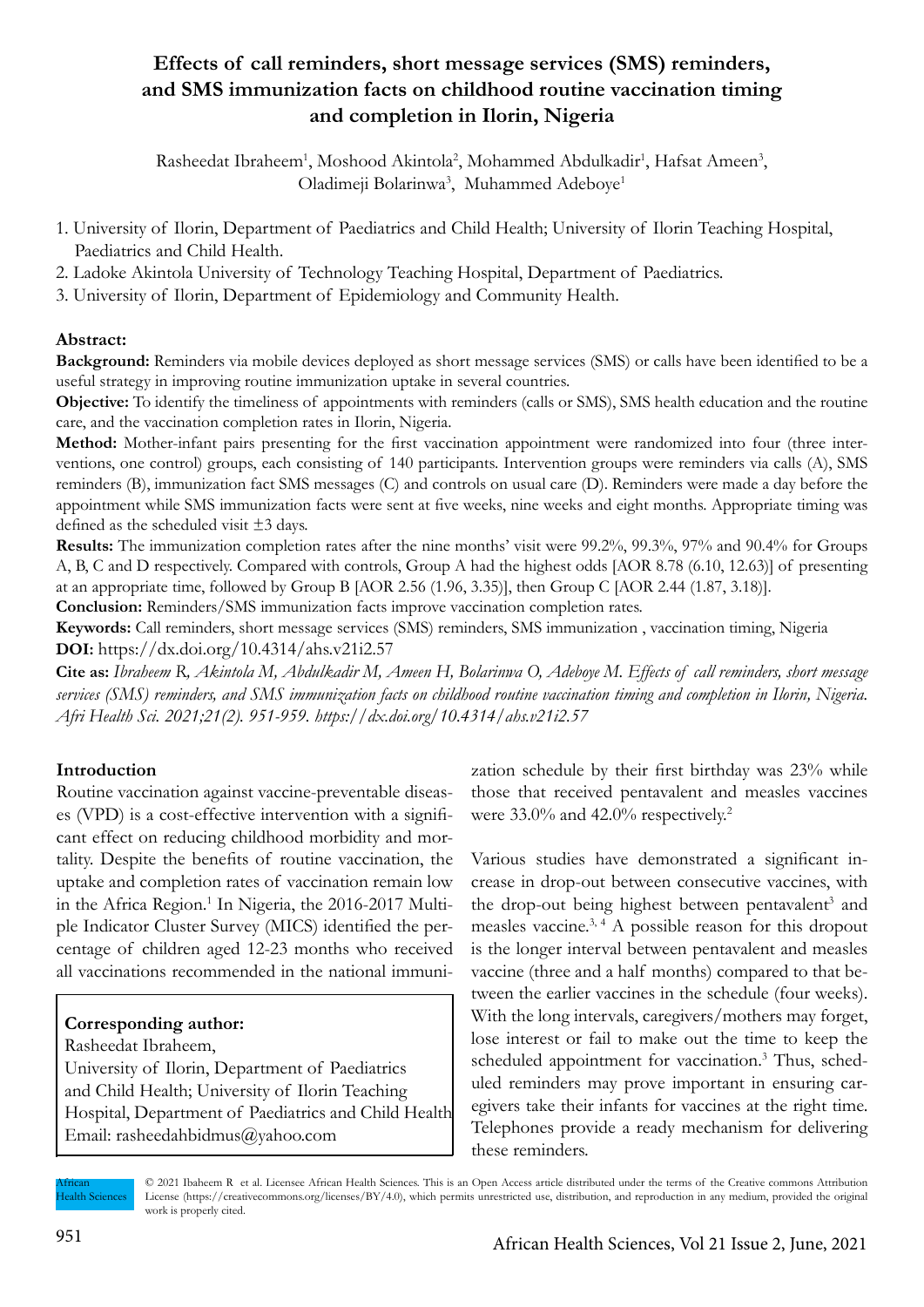There has been an increase in the ownership and access to mobile devices in Nigeria in the last two decades.<sup>5</sup> Most households have at least one mobile phone (identified as 74.4% in Nigeria from the 2016 MICS), and there has been a corresponding increase in the communication network coverage over the last few years.<sup>2</sup> These mobile devices can be used to deliver information on the importance of vaccination as well as provide information on the vaccination schedules and appointments either as part of specific health education or reminders/recalls tailored to upcoming scheduled vaccinations for their infants. Reminders (by short messaging service or calls) have the potential of encouraging the caregiver to bring the child for vaccination as and when due, thus ensuring improved and timely vaccination uptake rates. Recent data from several countries support this potential in improving vaccination uptake.<sup>6-13</sup> Text messages are simple and inexpensive, but the recipient needs to understand, synthesize and implement the message. This may be a challenge considering documented literacy rate among Nigerian women and men of 59.3% and 70.9% respectively.<sup>2</sup> Indeed, a study about the preferences of mothers regarding reminders identified a majority preference for phone calls compared with text messages,14 with a higher preference for text message identified in mothers with postsecondary education.<sup>14, 15</sup> In Africa, some studies have recommended the use of reminders as either SMS  $^{6, 8, 12, 16}$  or calls,<sup>10</sup> to improve vaccination coverage. There is however a dearth of studies that compared the effect of deployment of either calls or SMS for reminders with SMS health education about immunization facts on vaccination uptake. Thus, the general objective of the study was to identify the timeliness of appointments with reminders, (calls or SMS), SMS health education and routine care, as well as vaccination completion rates of infants brought for vaccination in Ilorin, Nigeria.

# **Materials and Method**

This was a quasi-experimental study in which 140 subjects were assigned to one of four groups each. Three groups each had one intervention (SMS reminders, phone call reminders and SMS health education), while the last group in a different hospital had routine care. Subject recruitment occurred between August and December 2016. Each subject was followed until the time of the  $5<sup>th</sup>$  visit at 9 months of age and the study was completed in December 2017. The primary outcome of the study was the timing of receipt of each vaccine at each of the five visits, while the secondary outcome measure was vaccination completion rates. Patients in all groups received basic counselling about the importance of vaccination at the commencement of the study and during every visit.

### **Study site**

The study was conducted at two public hospital-based immunization centres in Ilorin (General Hospital, and Adewole Cottage Hospital). The hospitals, located in Ilorin West Local Government Area (LGA) of Kwara State, provide health care at the primary and secondary level within the State. One hospital was used for the intervention and the second hospital for the control.

The immunization centres provide vaccination to infants from Monday to Friday, except during public holidays. The vaccines supplied by the State Primary Health Care Development Agency (PHCDA) are administered to the infant at no cost to the parent. Services rendered at the immunization unit of the hospital include vaccination, growth monitoring, as well as nutrition and general health education. During the study, the vaccination schedule was recorded as-

• 1st visit at birth- Bacille Calmette-Guerin (BCG), hepatitis B virus and oral polio vaccine (OPV-0).

- 2nd visit at Six weeks: Pentavalent vaccine (Penta-1), OPV-1, and pneumococcal conjugate vaccine (PCV-1).
- 3rd visit at Ten weeks: Penta-2, OPV-2, and PCV-2.
- 4<sup>th</sup> visit at Fourteen weeks: Penta-3, OPV-3, PCV-3 and inactivated polio vaccine (IPV).
- 5<sup>th</sup> visit at Nine months: measles and yellow fever vaccine

In the National Programme on Immunization (NPI) schedule, there is a scheduled visit for Vitamin A at six months but this visit was excluded from the study.

### **Sample size determination**

The primary outcome measure of the study was the proportion of children in each arm that had received immunization doses at an appropriate time. As no study had compared the interventions in this manner, a conservative estimate of 30% improvement in timeliness of vaccination doses was used for the interventions. With 80% power and level of significance  $\alpha$  = 0.05, we estimated that 111 subjects needed to be recruited in each arm of the study. Considering the low completion rates for immunization in Nigeria 25.4% 17, we projected a 20% attrition rate for the study. Thus, a required sample size of 133 was calculated, which was rounded up to 140 in each arm.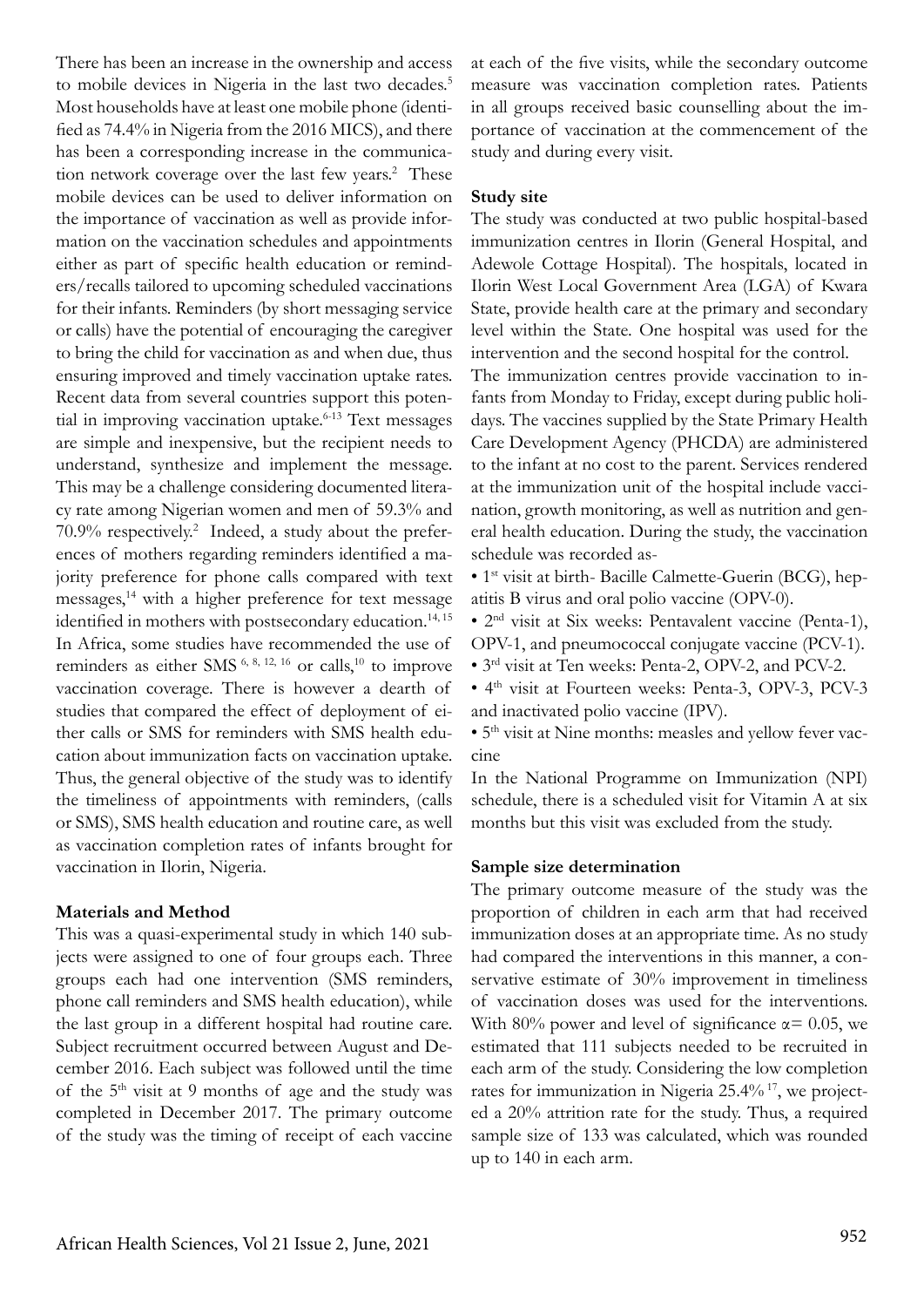### **Inclusion/ exclusion criteria**

Caregiver/Mother-infant pairs presenting for the first dose of vaccine in the five infant NPI schedule visits were eligible if they had a telephone contact number (either personal/ spouse/relative staying in the same house) and signed the consent to participate in the study. Mothers were excluded if they indicated they would not be present in the State for prolonged periods during the duration of the study.

### **Ethical Consideration**

The study was approved by the Kwara State Research Ethical Review Committee and written informed consent was obtained from the mother of each child.

#### **Subject screening, recruitment and enrolment**

Adequate information about the study was given to mothers/caregivers, and thereafter informed consent obtained. Mother-infant pairs recruited from the facility used for the intervention were allocated by simple random sampling into either of the three intervention groups. The mother-infant pairs at the control facility were recruited consecutively. Recruitment was done by two research assistants who had received adequate training about the study objectives, and methodology. Registration details were obtained at recruitment and included demographic details of the mother/ caregiver, address, phone number of the mother (father if mother did not have a phone) and phone number of another contact that lives nearby the mother/ caregiver.

### **Data collection**

At baseline (1st visit), the participants' socio-demographic details, contact number, place of delivery and antenatal care during pregnancy were collected and recorded in the study proforma. At subsequent visits, the vaccination records were used to identify the children that presented at either of the study sites. When study duration elapsed, phone calls were made to all study participants who had not shown up for vaccination three months after the scheduled time. All those who could not be reached or followed-up were excluded from the analysis. Study participants who were contacted and confirmed they did not show up for vaccination, were considered not to have completed vaccination for each of the series of vaccinations.

### **Intervention**

The subjects and controls were in four groups, each consisting of 140 mothers/caregivers. Those recruited in the first group (A) received reminders via telephone calls, the second group (B) received reminders via text messages alone, a third group (C) received health education messages. All these groups had information on the timing and benefits of vaccinating children (routine health education) during each visit. The fourth group (D) received routine education alone. Reminders for vaccination appointments were sent a day before the appointed day for those in the first and second groups. Those in the third group were sent the health education message via SMS at three different intervals (five weeks, nine weeks and eight-month) between the collection of the first dose vaccine and the time of the fifth visit at nine months.

The MTN® network was used for all interventions.

# **Phone call reminders**

The reminders were given in the English language,  $+/$ the local language of Yoruba. Attempts via phone call were continued until the phone call was picked. The number of the mother was repeatedly dialled three times and if no response, the father's number was called. Subsequent calls were alternated between the mother and the father in the evening till it was picked. The call message was, "Good day Sir/Ma, your child is due for the next vaccines tomorrow. Please bring your child for vaccination at the hospital at 8 am. Thank you."

# **SMS reminders**

The SMS reminders were sent to either one or two contact numbers in instances where two numbers were provided (both parents). The SMS reminder sent was, "Dear parent, your child is due for the next vaccines tomorrow. Please bring your child for vaccination at the hospital at 8 am. Thank you."

### **SMS health education**

The health education SMS immunization fact was, "Vaccination protects your child against diseases such as measles, yellow fever, tuberculosis, hepatitis B, poliomyelitis, pertussis, and tetanus. Your baby should receive the vaccines against these diseases at birth, six weeks, 10 weeks, 14 weeks and nine months at the nearest immunization unit. It is free."

### **Outcome measures**

The outcome measures were the appropriateness of the timing of presentation/ receipt of vaccination dose for the five series of vaccinations scheduled, and the vaccination completion rates. An "appropriate timely appointment" was defined as the proportion of chil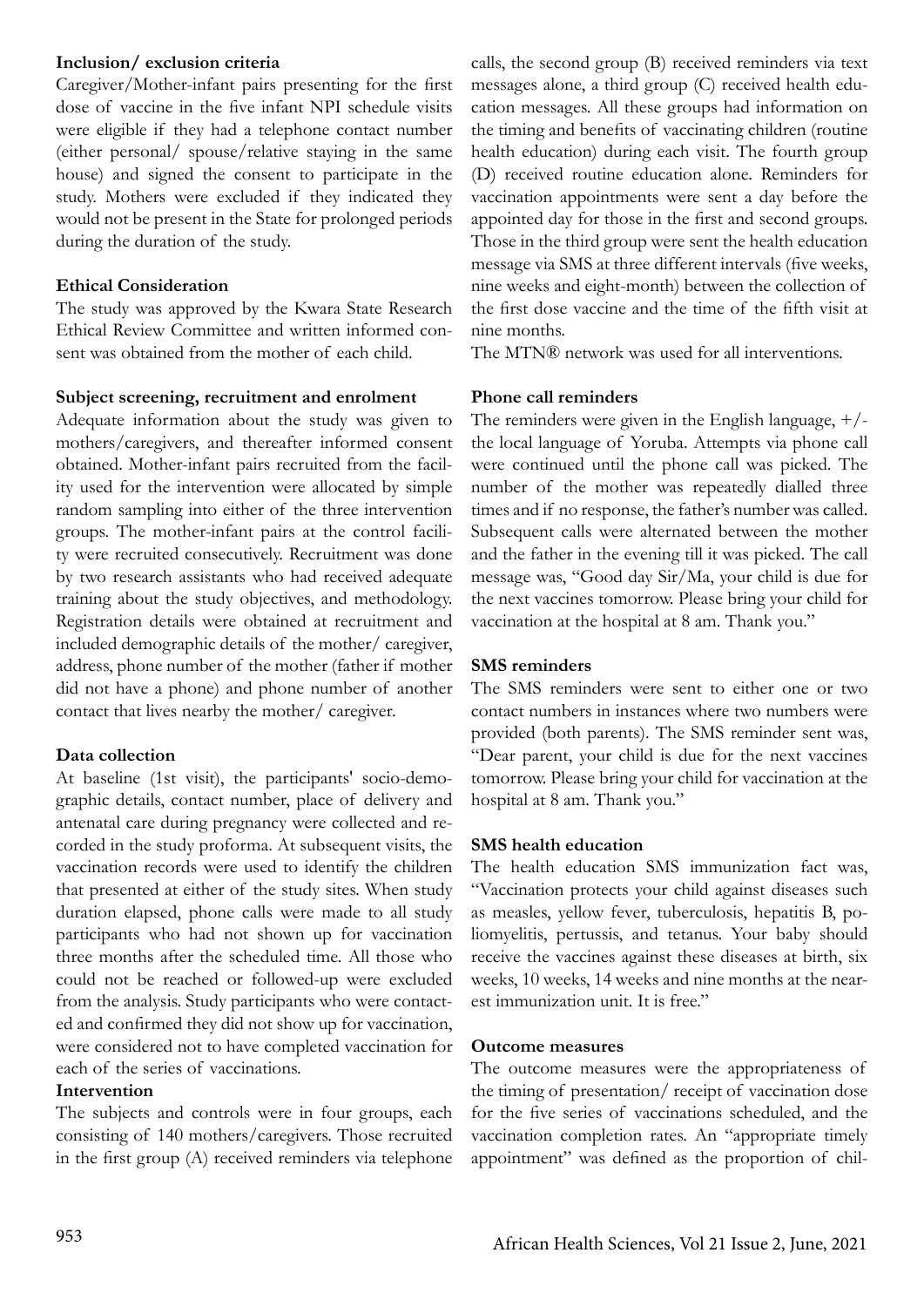dren vaccinated according to the NPI schedule within ±3 days of the scheduled appointment. Vaccinations before or after this interval were considered to be an "inappropriate timely appointment". The general vaccination coverage was defined as the proportion of children who received all the vaccination for the five appointments. Appointments were defined as "missed" if patients did not come to receive the vaccine for which he/she was due. The immunization record book at each facility was used to check for presentation at each visit. For parents whose name could not be traced, call interviews were used to verify the immunization visit.

#### **Data analysis**

Data were analyzed using the IBM® SPSS version 20.0 (IBM corporation, Virginia, U.S.A.) 2011 for Windows software package. The data collected on the proforma were transferred into a master sheet using numerical codes. Continuous variables were expressed as mean and standard deviation (SD), categorical variables as number and percentage. Timing of immunization was considered to be appropriate when it was received within  $\pm$ 3 days of the expected date. After the generation of frequency tables and simple proportions, the chisquare  $(\gamma 2)$  and Student's t-tests were used to identify significant differences for categorical and continuous variables respectively. Logistic regression analysis was done to determine the predictors of vaccination completion at the fifth visit and the timeliness for each visit. Furthermore, the test of generalized equalizing equation (GEE) was used to create a model that identified predictors of presentation for each visit as well as the appropriateness of the time of presentation across the four groups. A p-value of 0.05 or less was considered statistically significant.

#### **Results**

Five hundred and seventy-six mother-infant pairs were recruited however 16 were excluded on account of both the mother and the father not having a mobile phone. Thus, 560 mother-infant pairs were available for randomization. One hundred and forty were allocated to each of the four arms of the study of phone call reminders (Group A); SMS reminders (Group B); SMS health information (Group C); and routine care (Group D). There were seven drop-outs from the study in the first group, while the remaining three groups had four, five and four drop-outs respectively. Thus, data from five hundred and forty mother-infant pairs was analyzed. This is summarized in Figure 1.



Figure 1: Flow chart of mother-infant pairs from enrolment to completion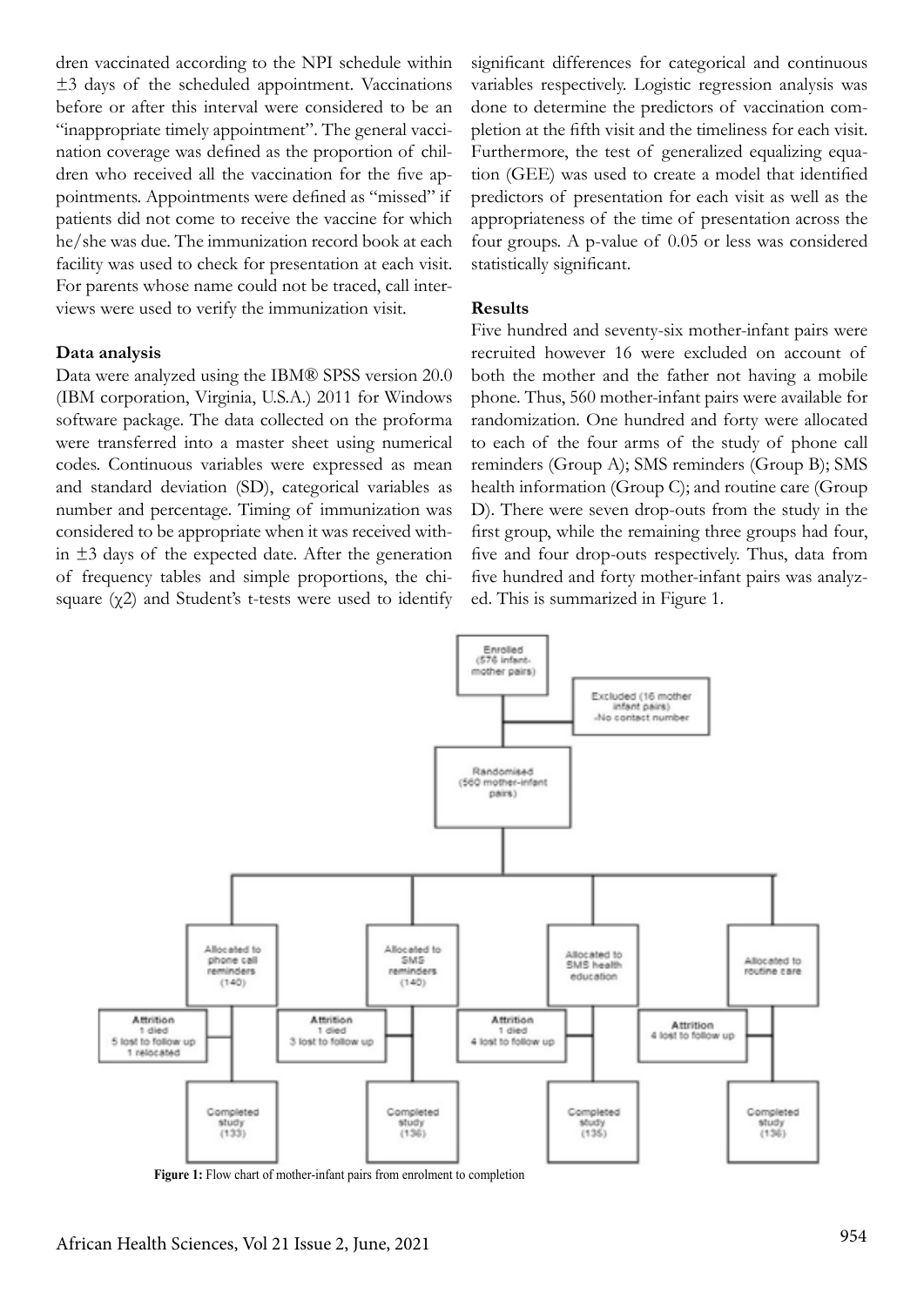# **Demographic characteristics of the study population**

The mean (SD) age of the mothers was 28.7 (4.7) years, with 316  $(58.5\%)$  belonging to the 20 -29 years age group. Three hundred and seventy-three (66.6%) mothers practised Islam while the remaining 33.3% practised Christianity. Three hundred and forty (60.7%) mothers had attained post-secondary educational status.

A majority (510 mothers; 94.4%) of the mothers had antenatal care during the index pregnancy and 487 (90.2%) delivered in a hospital/ health centre. Two hundred and seventy-two (50.4%) of the infants were male and 203 (37.6%) were the first children of the mothers. Other characteristics of the mothers and infants are shown in Table 1.

| Parameter                               | <b>Frequency</b> | Percentage |
|-----------------------------------------|------------------|------------|
| Gender                                  |                  |            |
| Male                                    | 272              | 50.4       |
| Female                                  | 268              | 49.6       |
| Place of delivery                       |                  |            |
| Home/ traditional birth attendant place | 33               | 6.1        |
| Private hospital                        | 68               | 12.6       |
| Government hospital                     | 419              | 77.6       |
| Church                                  | 20               | 3.7        |
| <b>Religion</b>                         |                  |            |
| Islam                                   | 373              | 69.1       |
| Christianity                            | 167              | 30.9       |
| <b>Educational level of mother</b>      |                  |            |
| None                                    | $\mathbf{1}$     | $\cdot$ 2  |
| Primary                                 | 6                | 1.1        |
| Secondary                               | 193              | 35.7       |
| Postsecondary                           | 340              | 63.0       |
| <b>Occupation of mother</b>             |                  |            |
| Lecturer, Doctors, Large Business Owner | 12               | 2.2        |
| Nurses, Medium Business Owner,          | 93               | 17.2       |
| Artisan                                 | 302              | 55.9       |
| Petty Trader                            | 16               | 3.0        |
| Student, Subsistence Farmer             | 117              | 21.7       |
| <b>Birth order</b>                      |                  |            |
| First                                   | 203              | 37.6       |
| Second - Third                          | 265              | 49.1       |
| $\geq$ Fourth                           | 72               | 13.3       |

**Table 1:** The demography of the study participants

### **Appropriateness of vaccination timing**

The proportion of children who presented at an appropriate time decreased with each visit in each group (Table 2). The decrement was smallest among the call

reminder groups and highest among the control group; 89.4%. 63.7%, 56.5% and 36.6% presented at an appropriate time for the nine-month visit in Group A, B, C and D respectively.

**Table 2:** Comparison of appropriateness of timing according to interventions/ nonintervention

|                  | <b>Intervention group</b>   |                                   |                                                    |                         | Chi     | p-      |
|------------------|-----------------------------|-----------------------------------|----------------------------------------------------|-------------------------|---------|---------|
| Parameter        | Call<br>reminder<br>$n$ (%) | <b>SMS</b><br>reminder<br>$n$ (%) | <b>SMS</b><br>immunization<br>education<br>$n$ (%) | Routine<br>care<br>n(%) |         | value   |
| Six weeks' visit |                             |                                   |                                                    |                         |         |         |
| Inappropriate    | 1(0.8)                      | 4(2.9)                            | 2(1.5)                                             | 60(45.8)                | 175.643 | < 0.001 |
| Appropriate      | 132(99.2)                   | 132<br>(97.1)                     | 133 (98.5)                                         | 71 (54.2)               |         |         |
| 10 weeks' visit  |                             |                                   |                                                    |                         |         |         |
| Inappropriate    | 9(6.8)                      | 27(19.9)                          | 18(13.3)                                           | 36(27.9)                | 22.935  | < 0.001 |
| Appropriate      | 124(93.2)                   | 109<br>(80.1)                     | 117(86.7)                                          | 93(72.1)                |         |         |
| 14 weeks' visit  |                             |                                   |                                                    |                         |         |         |
| Inappropriate    | 17(12.8)                    | 41(30.1)                          | 47(35.1)                                           | 42(33.1)                | 20.637  | < 0.001 |
| Appropriate      | 116 (87.2)                  | 95(69.9)                          | 87(64.9)                                           | 85 (66.9)               |         |         |
| 9 months' visit  |                             |                                   |                                                    |                         |         |         |
| Inappropriate    | 14(10.6)                    | 49 (36.3)                         | 57 (43.5)                                          | 78 (63.4)               | 77.167  | < 0.001 |
| Appropriate      | 118 (89.4)                  | 86(63.7)                          | 74 (56.5)                                          | 45 (36.6)               |         |         |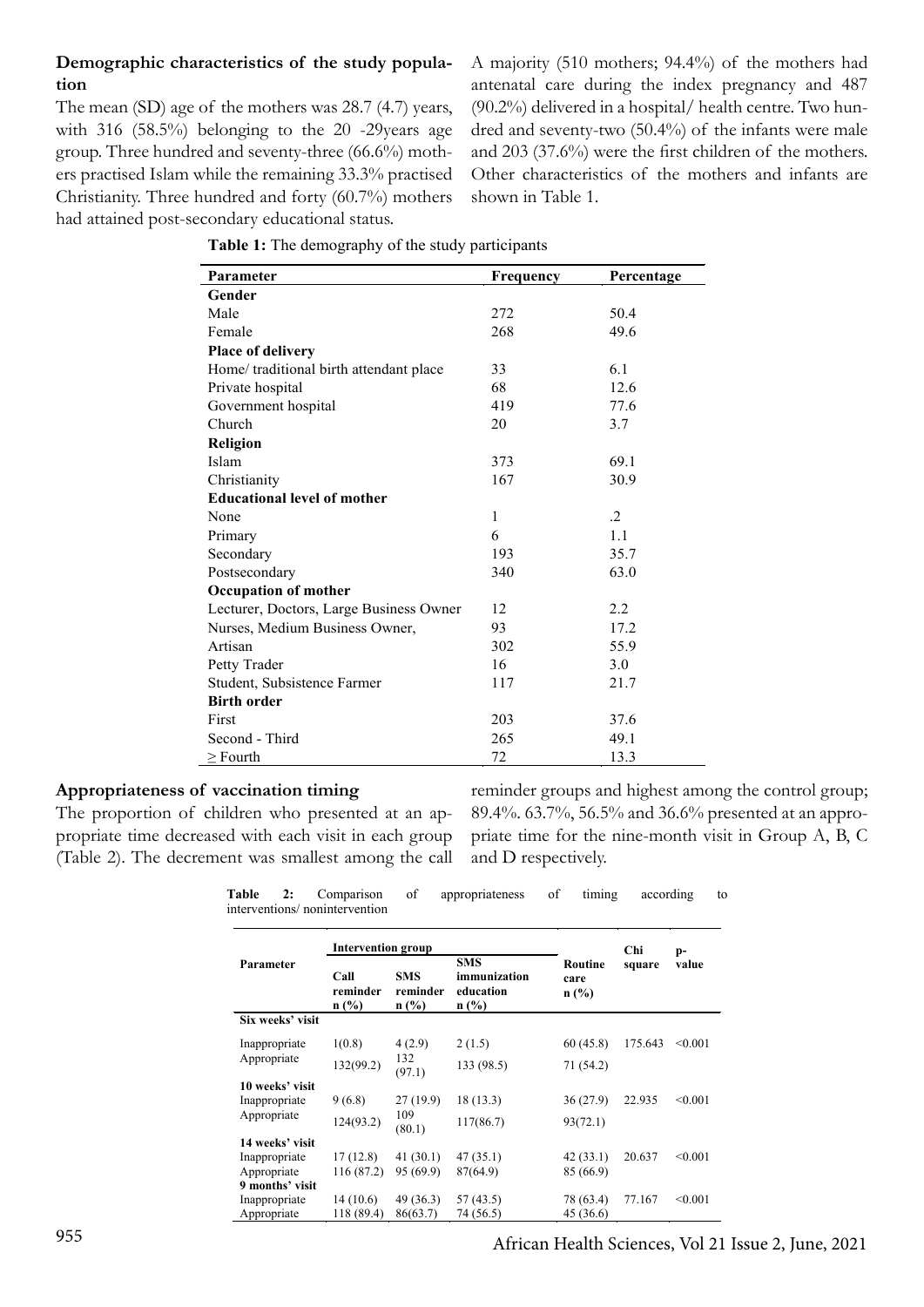Table 3 shows that at 14 weeks, only Group A presented within an appropriate time when compared with controls, OR 3.37, 95%C.I.=1.80-6.33. Compared with

controls, the odds of presenting at an appropriate time was 14x, 3x and 2x for Groups A, B and C respectively at the nine months' vaccination appointment.

| Parameter            | B        | S.E.  | Sig.    | OR (95%C.I.)         |
|----------------------|----------|-------|---------|----------------------|
| Six weeks' visit     |          |       |         |                      |
| Calls                | 4.714    | 1.019 | < 0.001 | 111.55(15.14-821.92) |
| <b>SMS</b>           | 3.328    | 0.537 | < 0.001 | 27.89(9.74-79.89)    |
| SMS health education | 4.029    | 0.734 | < 0.001 | 56.20(13.34-236.71)  |
| None                 |          |       |         |                      |
| 10 weeks' visit      |          |       |         |                      |
| calls                | 1.674    | 0.397 | < 0.001 | $5.33(2.45 - 11.62)$ |
| <b>SMS</b>           | 0.446    | 0.291 | 0.125   | $1.56(0.88 - 2.77)$  |
| SMS health education | 0.923    | 0.320 | 0.004   | $2.52(1.34 - 4.71)$  |
| None                 |          |       |         |                      |
| 14 weeks' visit      |          |       |         |                      |
| Calls                | 1.215    | 0.321 | < 0.001 | $3.37(1.80-6.33)$    |
| <b>SMS</b>           | 0.135    | 0.266 | 0.610   | $1.15(0.68-1.93)$    |
| SMS health education | $-0.089$ | 0.261 | 0.733   | $0.92(0.55-1.53)$    |
| None                 |          |       |         |                      |
| Nine months' visit   |          |       |         |                      |
| Calls                | 2.682    | 0.339 | < 0.001 | 14.61(7.52-28.39)    |
| <b>SMS</b>           | 1.113    | 0.259 | < 0.001 | $3.04(1.83 - 5.05)$  |
| SMS health education | 0.811    | 0.257 | 0.002   | $2.25(1.36 - 3.73)$  |
| None                 |          |       |         |                      |

**Table 3:** Logistic regression showing appropriateness of timing at each visit according to intervention compared with the non-intervention group

The GEE test results of the combined within and between subjects of the effects of the interventions is shown in Table 4. Mother-infant pairs in each of the three intervention arms had higher likelihoods of presenting for subsequent immunization visits than those in the control (usual care) group. The SMS reminder group had the highest odds [AOR 36.20 (CI 4.94, 265.42)] of presentation for the immunization compared to those in Group D. Also, the three intervention

arms had a higher likelihood of presenting for vaccination visits at the appropriate time than the control (usual care) groups.

The call reminder group had the highest odds [AOR 8.78 (6.10, 12.63)] of presenting at an appropriate time for the vaccination compared to those in group 4 (control group). This is followed by the SMS reminder group [AOR 2.56 (1.96, 3.35)] and then the SMS immunization facts group [AOR 2.44 (1.87, 3.18)].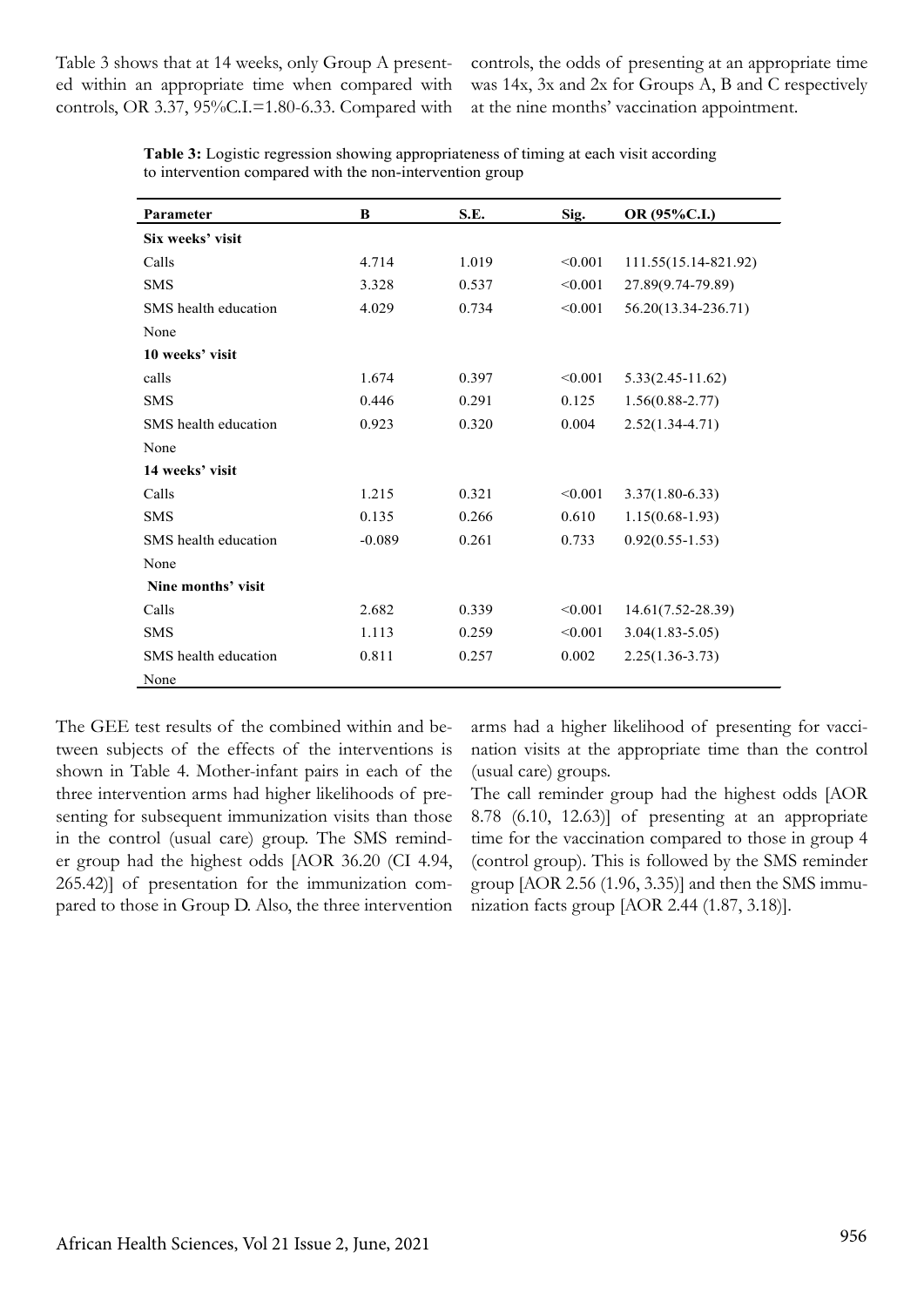| Variable                             | <b>Beta</b><br>Co-efficient | S. E. | <b>Wald</b> $\chi^2$ | <b>Adjusted Odds</b><br>(95% CI) | p-value |
|--------------------------------------|-----------------------------|-------|----------------------|----------------------------------|---------|
| <b>Presentation for immunization</b> |                             |       |                      |                                  |         |
| Intercept                            | 2.71                        | 0.18  | 233.76               | $15.00(10.60 - 21.23)$           | $0.001$ |
| Call reminders                       | 3.57                        | 1.02  | 12.31                | 35.40 (4.83-259.56)              | $0.001$ |
| SMS reminder                         | 3.59                        | 1.02  | 12.47                | $36.20(4.94 - 265.42)$           | < 0.001 |
| SMS immunization facts               | 1.97                        | 0.48  | 16.55                | $7.133(2.77-18.38)$              | < 0.001 |
| Routine care (reference category)    | $\overline{\phantom{a}}$    |       |                      |                                  |         |
| <b>Appropriate timing</b>            |                             |       |                      |                                  |         |
| Intercept                            | 0.31                        | 0.09  | 11.84                | $1.36(1.14 - 1.62)$              | 0.001   |
| Call reminders                       | 2.17                        | 0.19  | 136.96               | $8.78(6.10 - 12.63)$             | $0.001$ |
| SMS reminder                         | 0.94                        | 0.14  | 47.43                | $2.56(1.96 - 3.35)$              | $0.001$ |
| SMS immunization facts               | 0.89                        | 0.14  | 42.75                | $2.44(1.87 - 3.18)$              | $0.001$ |
| Routine care (reference category)    | $\qquad \qquad -$           |       |                      |                                  |         |

**Table 4:** Generalized Estimating Equation (GEE) showing effects of intervention arms on presentations and appropriate timing for subsequent immunization

S.E. = Standard error,  $\chi$  = Chi square test,  $*$  = significant, AOR = Adjusted Odd Ratio.

#### **Vaccination completion rates**

Overall, 535 (99.1%), 533 (98.7%), 530 (98.1%) and 521 (96.5%) children received vaccinations at the 2nd, 3rd, 4th and 5th visits respectively.

The immunization completion rates at nine months were 99.2%, 99.3%, 97.0% and 90.4% for Groups A, B. C and D respectively. The vaccination completion rates for the earlier visits are as shown in Figure 2.



**Figure 2:** The proportion of children who presented for each visit

### **Discussion**

Phone call reminders were associated with the highest appropriateness of presentation timing for vaccinations in the current study. This finding associated with

call reminders is similar to reports of studies in the South-Western and South-Eastern regions of the coun- $\text{try},^{10, 18, 19}$  and an earlier systematic review.<sup>20</sup> The studies in Ibadan and Abakaliki in Nigeria were with real-time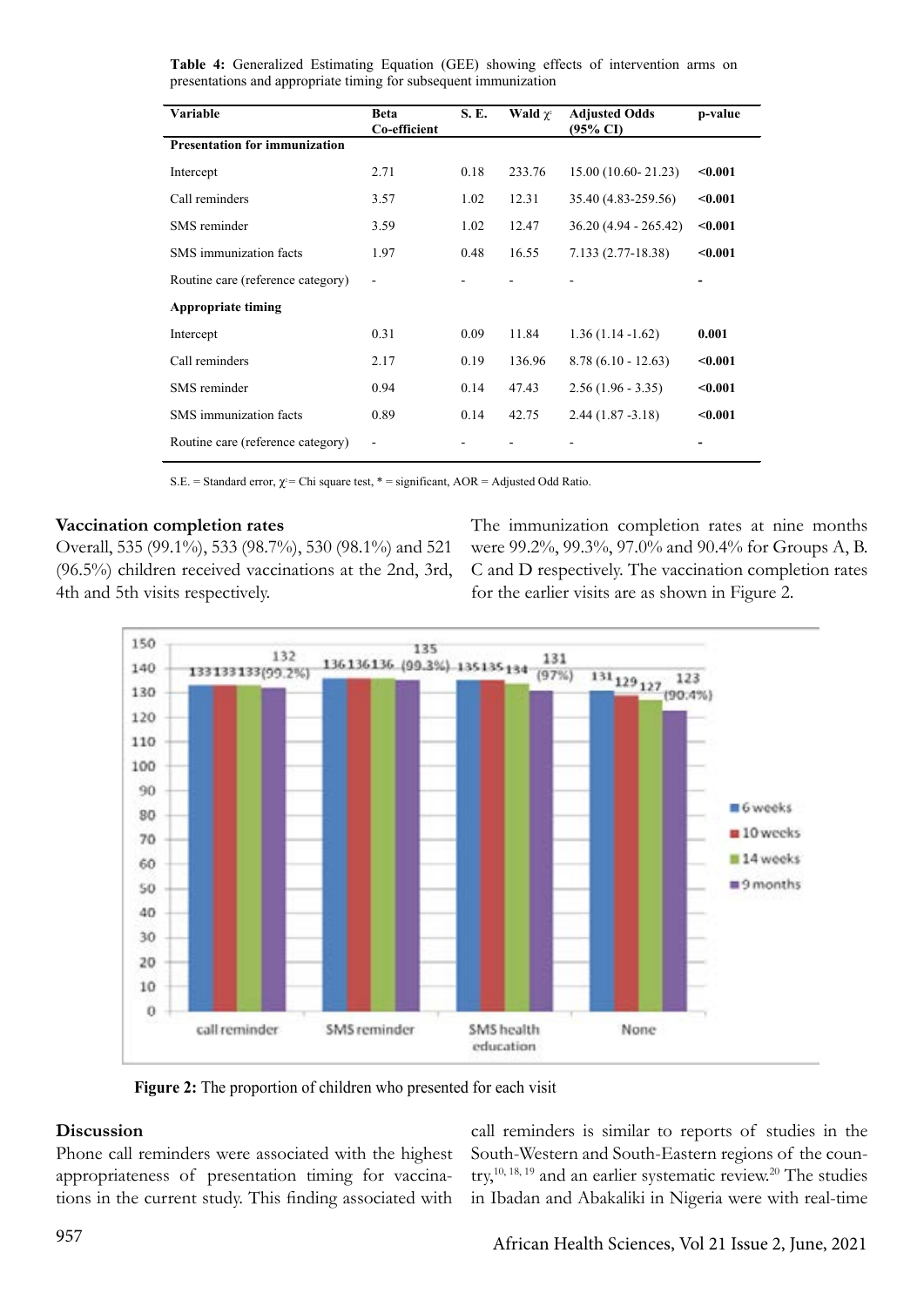phone call reminders like the current study while the Akure study (also in Nigeria) used automated phone calls. Advantages of real-time phone call reminders include callbacks following non-response and response to possible questions and clarifications during calls. However, this would be more expensive than the automated call reminders as more personnel are required for the former.

The SMS reminders improved the proportion of children that received the ninth month vaccines. However, the proportion of children that presented at an appropriate time for the various visits in the SMS reminder declined by more than 10% for each visit compared to the call reminder groups that declined by about 5%. These SMS reminder findings on the improvement of routine vaccination had earlier been reported in a study in the South-South region of Nigeria.12 However, the earlier study had also identified that those who received SMS reminders were 1.5 times more likely to present early for the 4<sup>th</sup> vaccination which was not identified in the current study. This may be due to a difference in study definitions which was classified as 'delayed' after a four-week interval post-scheduled date in the earlier study as opposed to the current study definition of 'inappropriate'. The proportion of children from the SMS reminder group who received 3rd visit vaccinations at an appropriate time in this study was 69% which is slightly lower than the 82% reported from Zimbabwe.<sup>6</sup>

The SMS immunization facts improved uptake of routine vaccination compared to the non-intervention group, though, the proportion was lower than the reminder groups. Furthermore, for the fifth visit at 9 months, those with SMS immunization facts were twice as likely to present at an appropriate time compared to the control group. The implication is that repeated messages on immunization facts sent to caregivers may likely have an impact on the uptake and timeliness of routine immunization. Health education via mobile technology has been shown to improve child care services.21, 22 Advantages of the SMS immunization facts include educating the caregiver about the disease conditions that vaccination protects against and stating the timing of vaccination among others. The messages remain on the phone and are available for viewing at any time serving as not just an educational tool but also a reminder on the importance of vaccination. In Nigeria, the use of mobile application SMS messages and reminders is already being deployed to provide antenatal care counselling as well as uptake in some States.23 A similar strategy can be deployed to improve immunization uptake and timing.

### **Conclusion**

Phone call reminders, SMS reminders and SMS education improved the immunization completion rates in the study area. However, call intervention was associated with the highest proportion of completion rates and appropriateness of presentation timing for vaccinations. Deployment of mobile phone reminders/immunization facts would be a useful strategy to improve not only immunization uptake but also its completion rates in Nigeria.

#### **Limitations**

The study has some limitations including the fact that the respondents were from a single local government area with an urban setting in the state and thus the result cannot be generalized to either rural or semi-urban areas. Also, the study excluded caregivers without contact phone which introduced a selection bias at the onset of the study. This category of caregivers is likely to default on vaccination, therefore a possible consideration for future study could involve utilizing the contact of a neighbor/ relative for the reminder. Furthermore, while the service standards at both centres are similar, a baseline on the timeliness of presentation for vaccination appointments as well as completion rates was not identified. This may also have some effect on the interpretation of the results.

#### **Conflict of interest**

The authors declare there is no conflict of interest as the study was self sponsored.

#### **Acknowledgment**

The nursing staff at the immunization centres of General Hospital and Adewole Cottage Hospital for the support rendered during the course of the study

#### **References**

1. WHO. Immunization coverage fact sheet. 2018.

2. National Bureau of Statistics (NBS) and United Nations Children's Fund (UNICEF). Multiple indicator cluster survey 2016-17 Survey Findings Report. Abuja, Nigeria: National Bureau of Statistics and United Nations Children's Fund 2017.

3. Sadoh AE and Eregie CO. Timeliness and completion rate of immunization among Nigerian children attending a clinic-based immunization service. *J Health Popul Nutr* 2009; 27: 391-395.

4. Onyiriuka A. Vaccination default rates among children attending a static immunization clinic in Benin city, Nigeria. *J Med Biomed Res*. 2005; 4: 71-77 PubMed .

5. Free C, Phillips G, Felix L, Galli L, Patel V and Ed-